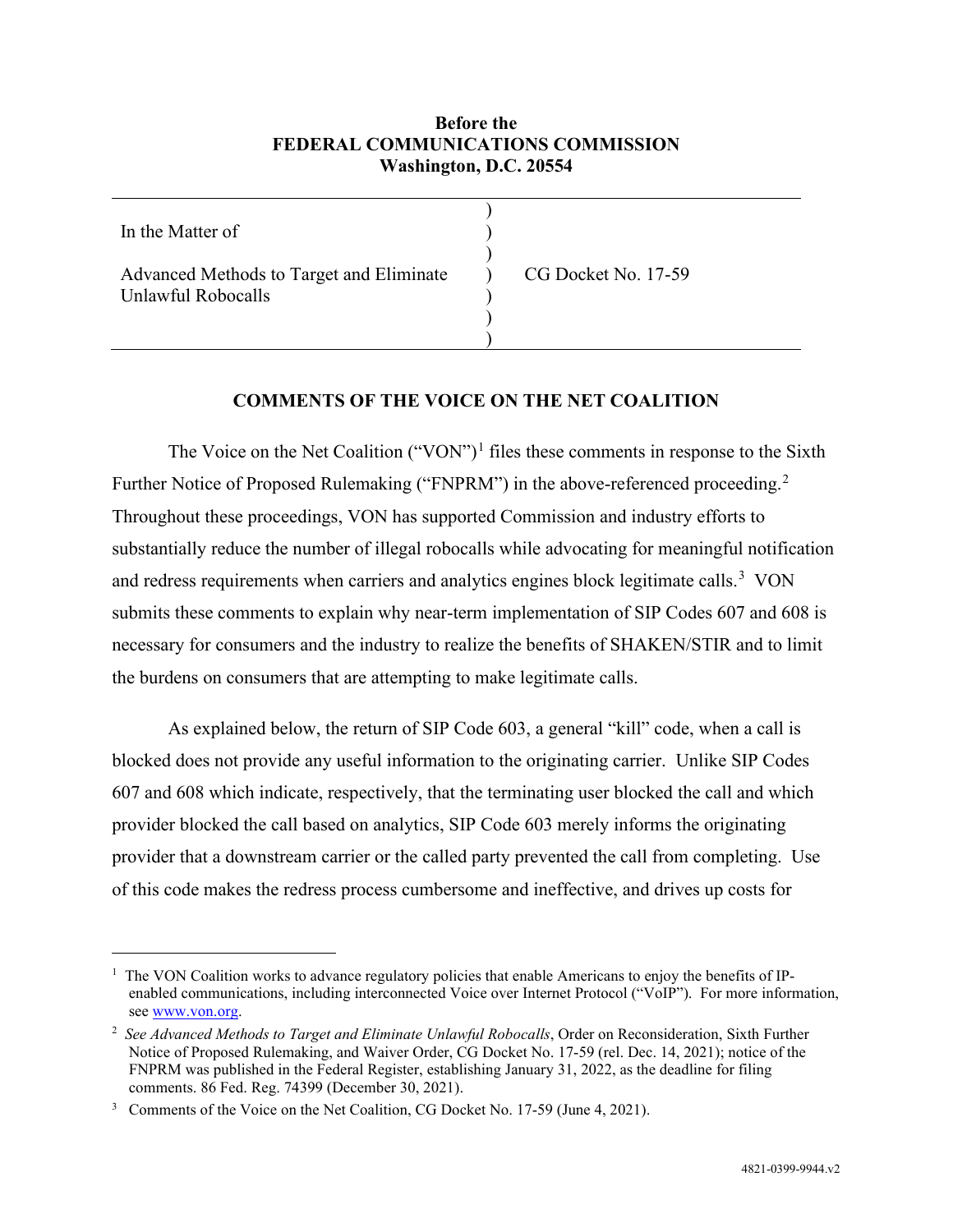consumers. Near-term implementation of SIP Code 607 or 608 is necessary for the industry to recognize the benefits of SHAKEN/STIR, to promote competition, and to reduce consumer costs

.

#### *Continued Reliance on SIP Code 603 Will Reduce the Benefits of STIR/SHAKEN and*

*Increase Costs.* As the Commission is aware, VON strongly supports the Commission's prior decision that the industry must implement SIP Code 607 and 608. VON members have worked diligently to implement the Commission's SHAKEN/STIR framework, both to protect consumers from fraudulent calls and create a system that allows legitimate calls to reach the terminating user. The Commission correctly identified a need for two separate SIP Codes (607 and 608) to ensure the second of these goals. Returning SIP Codes 607 and 608 allows the originating provider to understand where in the chain (via immediate notifications) and how (via the end-user or analytics engine) calls are blocked, two necessary pieces of information that allow originating service providers to "make informed decisions regarding next steps…whether to access redress or investigate the blocking further."<sup>[4](#page-1-0)</sup> SIP Code 603 does not provide these same benefits.

When the terminating carrier returns a SIP Code 607, the originating provider knows that the called party blocked the calling number. When the originating provider receives a SIP Code 608, it knows that the terminating or an intermediate carrier blocked the call based on analytics. The provider can then create specific 607 and 608 operating procedures to investigate spikes. These procedures could include fraud investigation, redress ticket creation, or notifying a customer that additional correction steps are required. Receipt of SIP Code 608 also allows engineers to easily track blocking patterns and investigate abnormal spikes to help reduce robocalling on the network and correct blocking errors. As the industry continues to migrate to the IP network that support SHAKEN/STIR and further reduce robocalling, the industry and the FCC should continue to find ways to futureproof IP networks. Required implementation of SIP Codes 607 and 608 is an opportunity to provide the industry additional flexible tools that can help identify and stop robocalling.

<span id="page-1-0"></span><sup>&</sup>lt;sup>4</sup> *Advanced Methods to Target and Eliminate Unlawful Robocalls*, CG Docket No. 17-69, Fourth Report and Order, 35 FCC Rcd 15221, para. 56 (2020).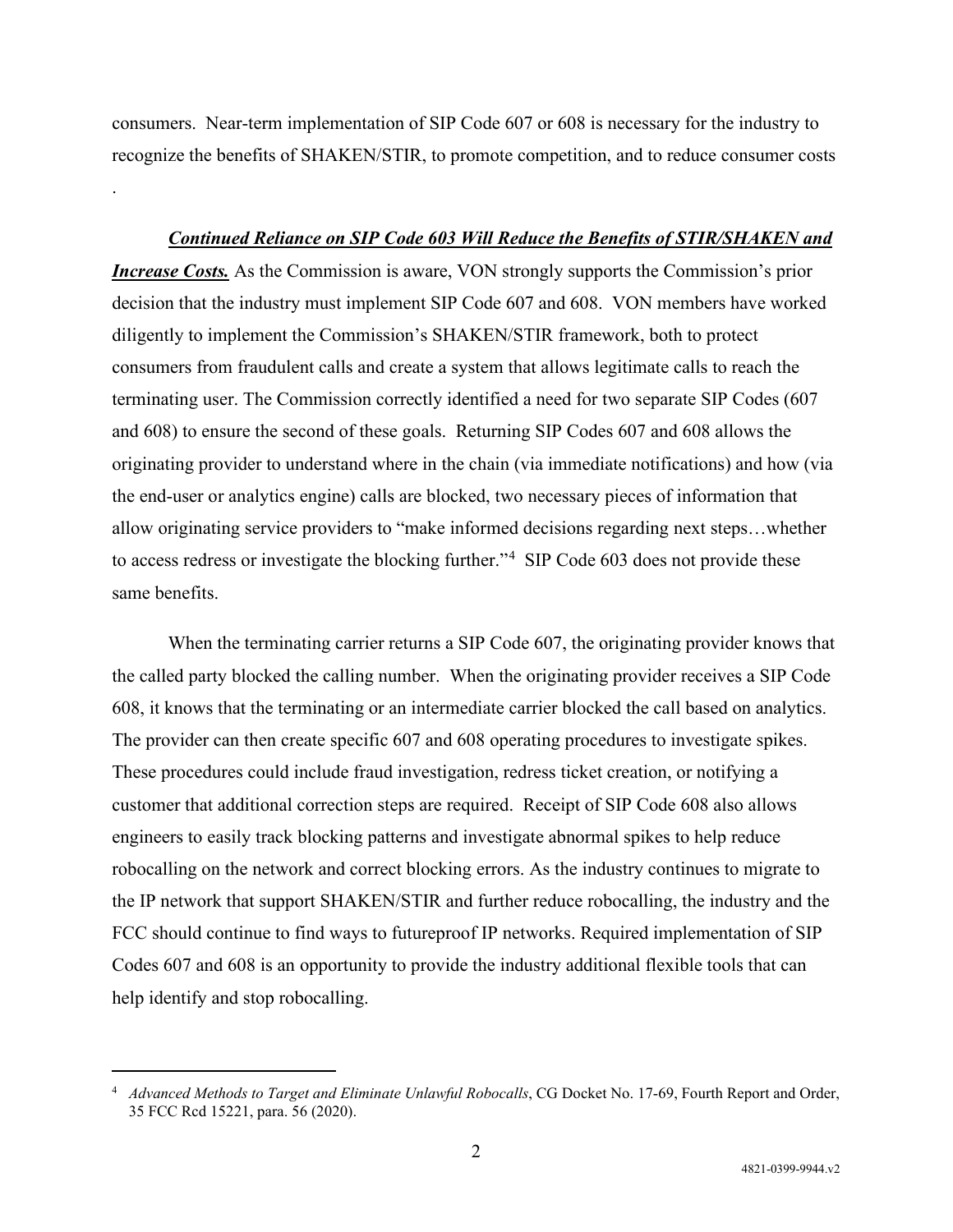Continued reliance on SIP Code 603 would not provide these same benefits and, in fact, may reduce competition within the industry and drive up consumer costs. Unlike SIP Codes 607 and 608, which identify why a call was blocked and provide information on which carrier blocked the call, SIP Code 603 simply informs the originating provider that the call was "declined." The call may have been declined for a variety of use cases, including those use cases intended for SIP Codes 607 or 608. When an enterprise customer opens support tickets with their respective originating service provider's Network Operations Center (NOC) to investigate the reason for the block, NOC teams do not know which carrier to contact. Instead, they start by opening a ticket with the next downstream provider. If that provider did not decline or block the call, it opens a ticket with the next downstream provider in the chain. This trend continues until a ticket is finally opened with the terminating provider who, at that time, would confirm whether the call was blocked by the called party, based on analytics, or for another reason. If the call was blocked based on analytics, the blocking provider will recommend that the originating service provider file a redress ticket. Depending on the number of hops in a particular call, the enterprise customer could be waiting as long as a week for any substantive updates. It could then take additional days for the redress ticket to be appropriately resolved.

To reduce wait times for their customers, some originating service providers have begun to submit redress tickets with all downstream providers simultaneously. This process creates extra work for all parties involved. Having a streamlined reporting mechanism for blocked calls would mitigate the need for additional ticket creation and alleviate stress on originating and downstream service providers.

This redress process also adds additional costs to customers who can either agree to pay a third-party provider to have their numbers temporarily "whitelisted" or wait to see if their calls are blocked and then begin the whack-a-mole redress process. VON members have been informed that even if a customer whitelists its numbers through a third-party service now, it may have to relist the numbers months down the road because some carriers reset their networks and will no longer recognize the previously whitelisted numbers. This process is cumbersome, expensive, and frustrating for enterprise customers. Based on information VON members have received from carriers; this process is not going to get any easier if the industry continues to rely on SIP Code 603.

3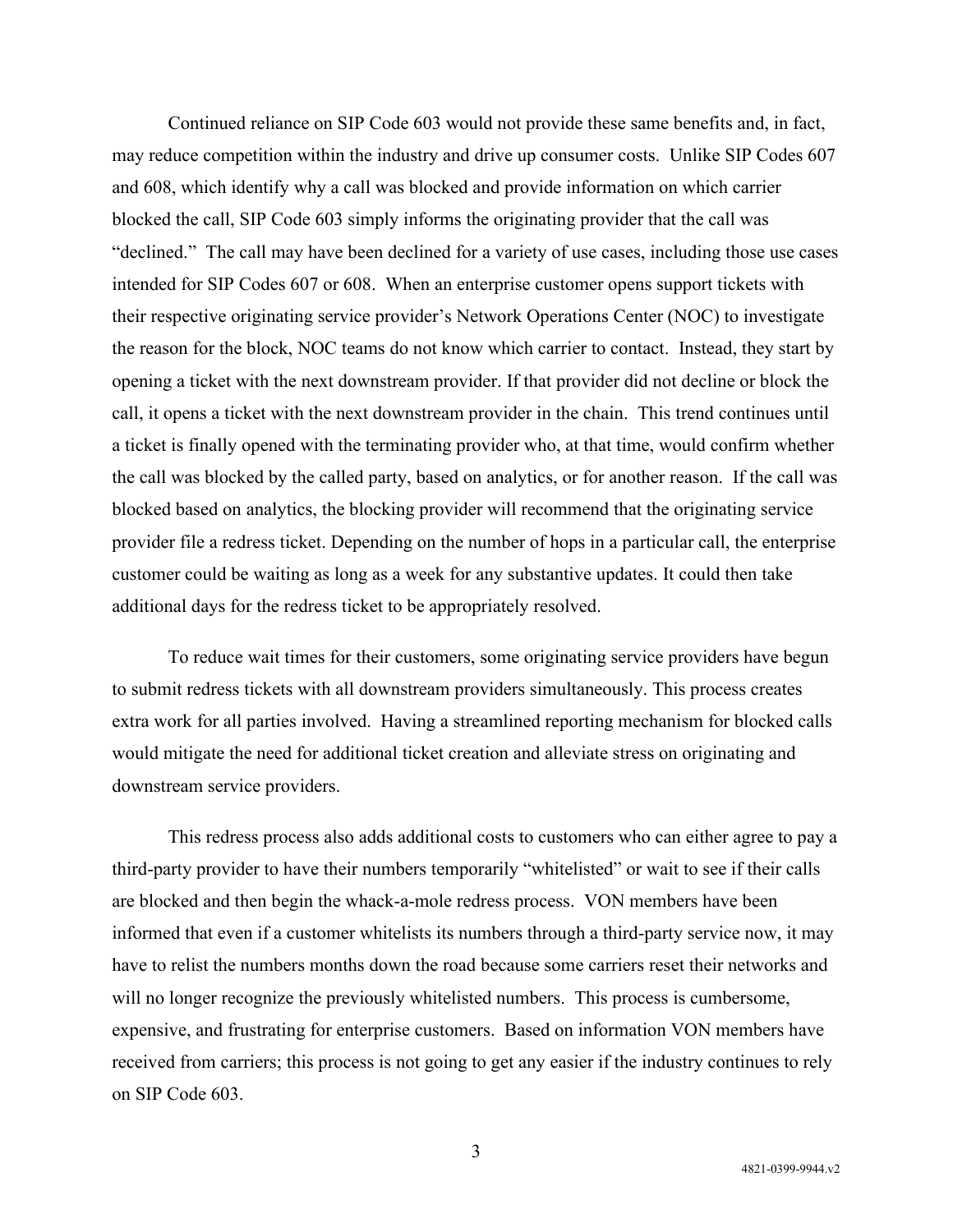Recently, one VON member had a large non-profit organization report that half their calls were unable to reach the called parties. Only after weeks of legitimate calls being blocked did redress ultimately fix the issue. Receiving SIP Codes 607 and 608 in this case would have helped the originating service provider identify an unexpected spike of blocks and submit the redress ticket with the appropriate downstream provider immediately.

When the VON member requested a more permanent fraud-blocking solution for these types of use cases, one analytics engine recommended submitting a redress ticket a day or two before a large calling campaign to ensure the numbers are not blocked. This is not an ideal solution for legitimate callers. In a continued search, VON members have investigated commercial solutions such as number management programs that track when a call is marked as spam or fraud; however, those solutions are expensive and cost prohibitive for some service providers and enterprises.

Failure to implement SIP Codes 607 and 608 will leave smaller originating providers behind. Without the ability to quickly identify and resolve these types of issues many small providers cannot compete with larger providers who can afford third party number management programs to know when a certain type of call is blocked. This leaves enterprise customers with fewer choices in originating service providers, as they will likely opt for a larger service provider that can reliably complete calls.

Ultimately, the Commission's goal with SHAKEN/STIR was to minimize the number of unwanted calls reaching consumers while allowing wanted calls to appropriately terminate. Unfortunately, this goal has yet to be realized as good actors continue to struggle to understand which calls were blocked and why.

The suggestion to include a "reason" in the SIP Code 603 response that could identify a call that was subject to a network block does not solve the problem. To date, carriers have not implemented this suggestion, and, in any event, such solution would have minimal value. The information included with the response varies from carrier to carrier, including the language used

4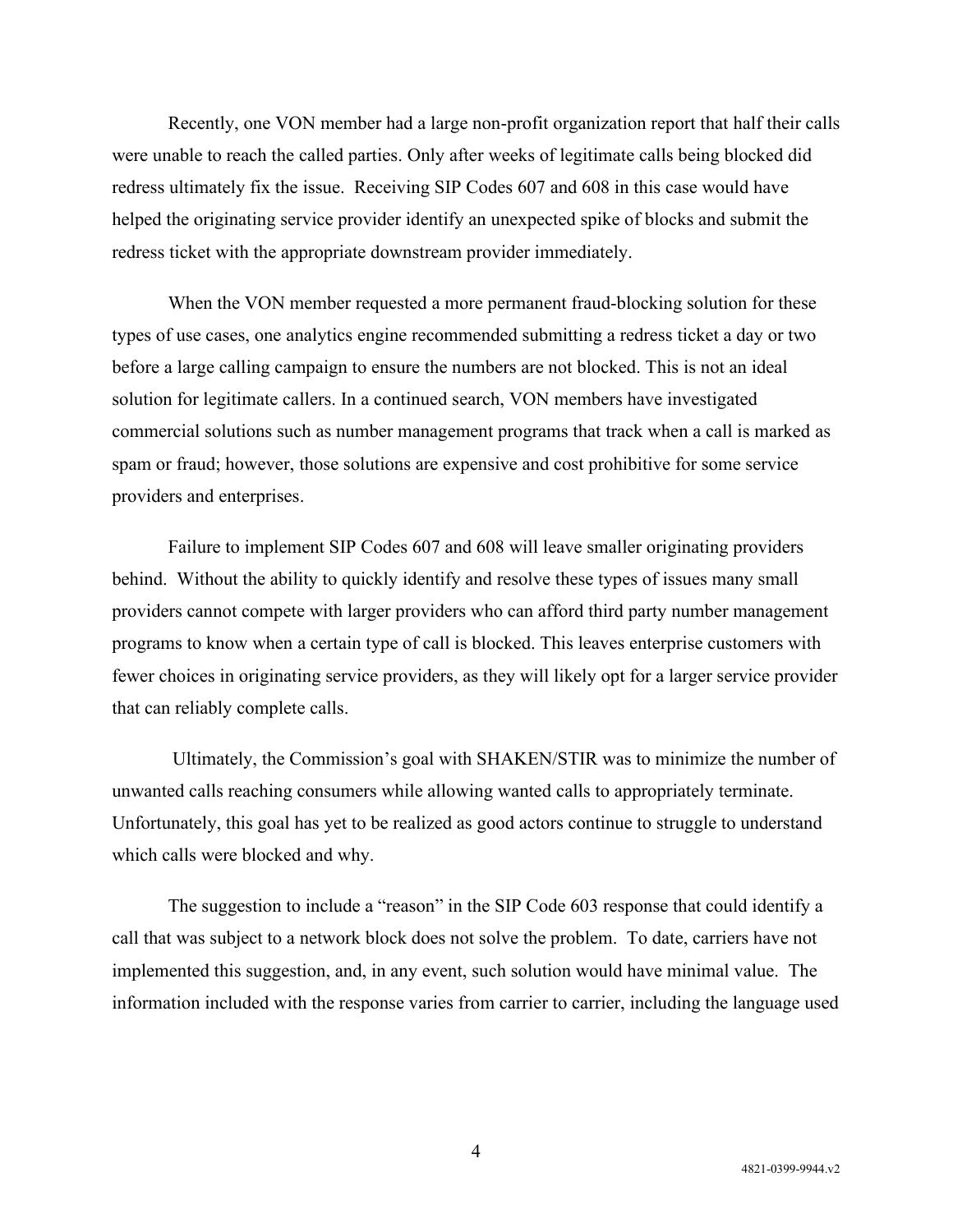to specify the reason, creating additional inefficiencies and confusion for originating service providers and their customers. [5](#page-4-0)

*The Commission Should Establish a December 31 Deadline for Finalizing the Use of SIP Codes 607 and 608.* As discussed above, implementation of SIP Codes 607 and 608 in the near-term is necessary. Therefore, the Commission should establish a deadline of December 31, 2022, at the latest, for finalizing standards for SIP Codes 607 and 608 and phasing out SIP Code 603 when used for immediate blocking notification. To facilitate this result, the Commission should encourage the relevant standard-settings bodies (i.e., IETF, ATIS IP-NNI, the SIP Forum, as necessary) to accelerate their efforts to operationalize SIP Codes 607 and 608. In addition, VON recommends that Commission staff have monthly status calls with representatives from these standards bodies to confirm they are on track to meet the December 31 deadline.

When the Commission first adopted the requirement in December 2020 that any terminating voice provider that blocks calls based on an analytics program must immediately return either SIP Code 607 or 608, it recognized the appropriateness of these specific response codes, which were established in the call blocking context to signal, respectively, calls unwanted by a called party and calls rejected by an intermediary.<sup>[6](#page-4-1)</sup> In the 13 months that have passed since the release of that Order, no progress has been made on the adoption of the two identified SIP codes, other than the intransigent position of certain voice providers to heed the Commission's obligation. Rather than explaining what has been done to finalize standards for SIP Codes 607 and 608, the carriers have repeatedly alleged limitations with SIP Codes 607 and 608, while the standard setting bodies responsible for finalizing standards have remained silent on the state of the process.

<span id="page-4-0"></span><sup>5</sup> Additionally, VON recommends limiting who receives a SIP Code 607 or 608 notification to the originating voice service provider or the SHAKEN/STIR signatory (if different) and they would then pass a 4XX SIP Code to the originating caller. This process would also permit originating voce service providers to do a further customer vetting; the originating provider would only submit redress tickets for those customers who are legitimate and have had their calls blocked.

<span id="page-4-1"></span><sup>6</sup> Id. at para. 7, footnote 18 (wherein the Commission notes that it expects most call blocking offered by service providers will use code 608 but that 607 may be more appropriate when the called party plays a role in the rejection).